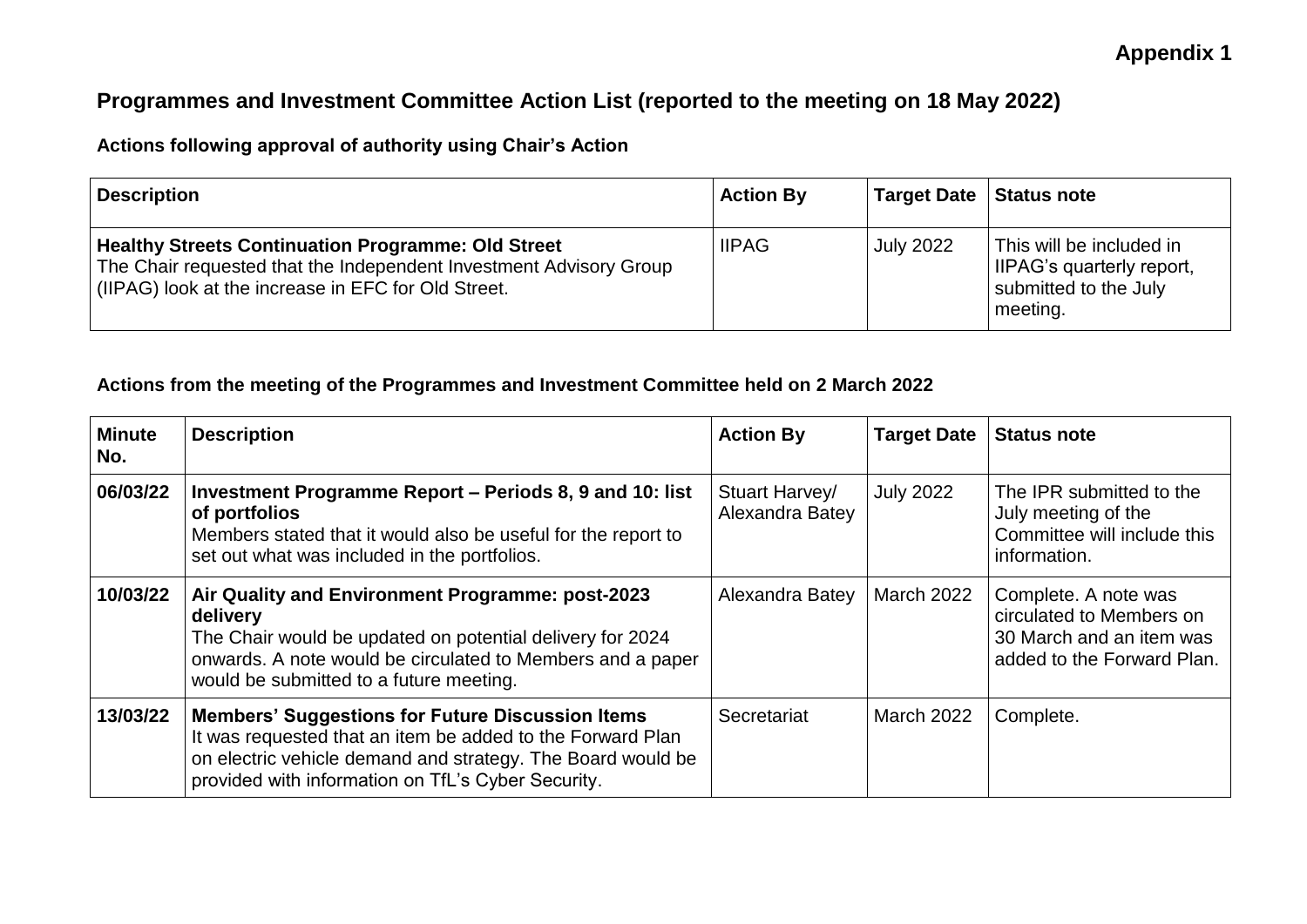# **Actions from previous meetings of the Committee**

| <b>Minute</b><br>No. | <b>Description</b>                                                                                                                                                                                                                                                                                                                                                           | <b>Action By</b>                   | <b>Target Date</b> | <b>Status note</b>                                                                                  |
|----------------------|------------------------------------------------------------------------------------------------------------------------------------------------------------------------------------------------------------------------------------------------------------------------------------------------------------------------------------------------------------------------------|------------------------------------|--------------------|-----------------------------------------------------------------------------------------------------|
| 72/12/21<br>(1)      | Investment Programme Report - Quarter 3, 2021/22:<br><b>Value for money and Benefit-Cost Ratios</b><br>The Committee asked that, where available, the value for<br>money (VfM) calculations be included in future reports and, in<br>instances where a project has been descoped, it be shown<br>how that increased the VfM [and how the Benefit Cost Ratio<br>has changed]. | Stuart Harvey /<br>Alexandra Batey | Ongoing            | Work is ongoing; the IPR<br>report will continue to be<br>refined as and when data is<br>available. |
| 72/12/21<br>(2)      | Investment Programme Report - Quarter 3, 2021/22:<br><b>Tottenham Hale station</b><br>A background note on Tottenham Hale station would be<br>circulated to Members in early 2022, to set out how the<br>project was delivered against the original estimated final cost<br>and delivery date. A visit would be scheduled for February<br>2022.                              | Alexandra Batey                    | <b>July 2022</b>   | A note will be provided.                                                                            |
| 58/10/21             | <b>Silvertown Tunnel: Traffic modelling</b><br>Traffic remodelling would be re-run in 2022. The results from<br>which would indicate how different sets of charges achieved<br>different outcomes, in terms of both overall traffic level and<br>what proportion of the traffic was made up of different<br>vehicles.                                                        | David Rowe                         | 2022               | A briefing will be arranged<br>once modelling work has<br>been completed.                           |